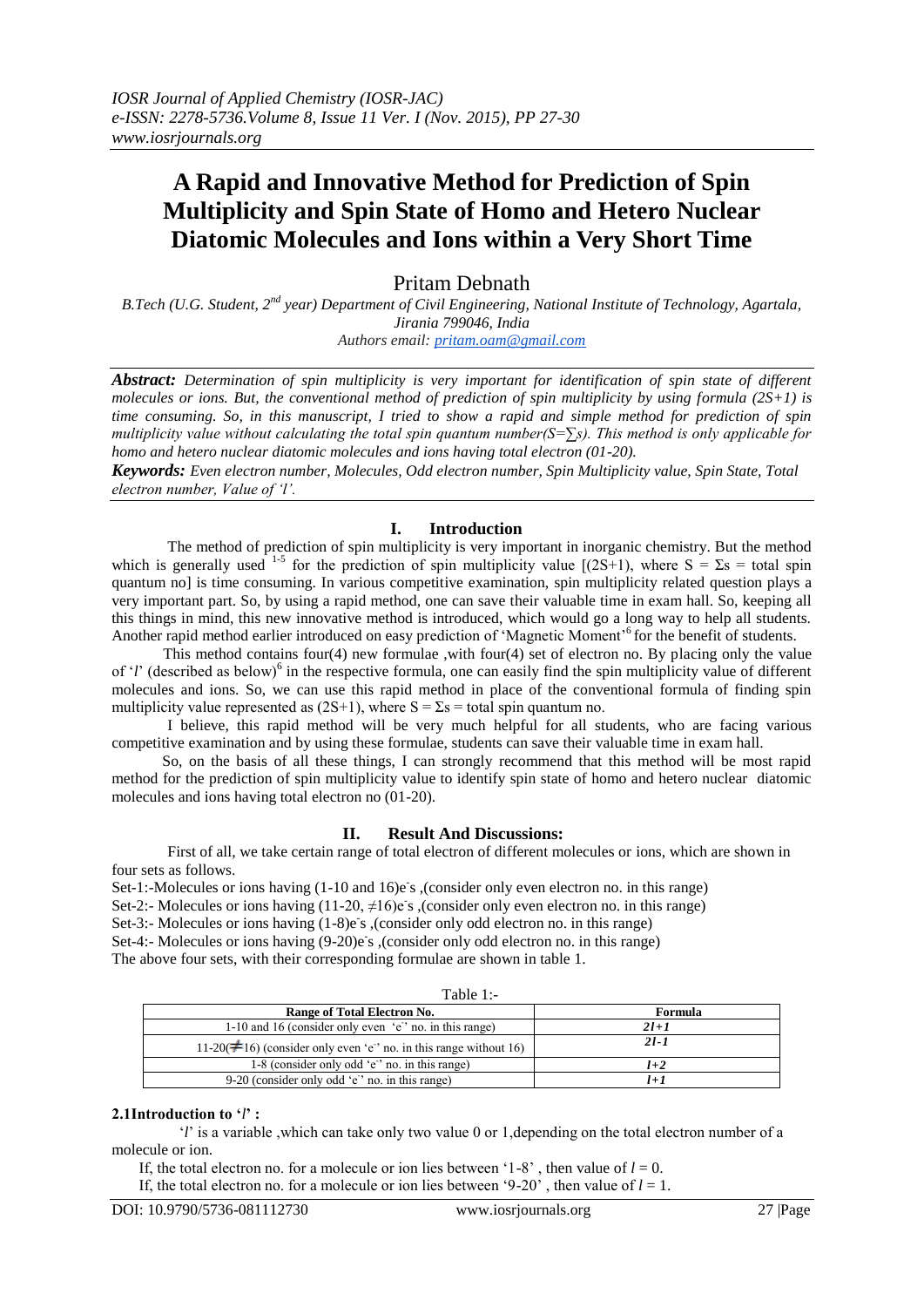### **2.2Source of conception behind the value of** *l***:**

Actually this concept is taken from azimuthal quantum no.<sup>7,8</sup> in quantum chemistry, where we have found, for s orbital, quantum no *l* is taken as 0 (*l* is azimuthal quantum no.), for p orbital *l* is taken as 1. The same concept I have used here. If an atom contains only s orbital, the value of *l* is taken as 0, and if an atom contains s and p orbital both, then the value of *l* is taken as 1. The value of *l* depends on the two atom by which a diatomic molecule is composed. But in case of such diatomic molecule, where one atom has only s orbital and another atom has both s and p orbital, then I have observed if I take the atom consisting both s and p orbital in my consideration, then my experiment goes in a suitable way and give me a suitable result. But, if I take the atom, which has only s orbital, then my experiment does not give any suitable result. That's why, I have taken that atom in my consideration, which contains both s and p orbital in case of the ionic molecule or hetero nuclear diatomic molecule to find the value of *l*. After all, I have found, for the molecules which contains (1-8) total electron, the value of *l* for those molecules is 0, and for the molecules which contains (9-20) total electron, the value of *l* for those molecules is 1. E.g.:

a)  $Be + Be = Be_2$ 

Electronic configuration of Be:  $1S<sup>2</sup>2S<sup>2</sup>$ 

We can observe that Be<sub>2</sub> contain two Be (beryllium atom), and both Be atom contain only s orbital. So, the value of  $l$  for  $Be_2$  molecule is taken as 0.

b)  $H + F = HF$ 

Electronic configuration of  $H : 1S<sup>1</sup>$ 

Electronic configuration of  $F: 1S^2 2S^2 2P^5$ 

We can observe that HF contains one H (hydrogen) atom and one F (fluorine) atom. And, H atom has only s orbital, whereas F atom has both s and p orbital. So, according to the considering rule, value of *l* is taken as 1.

#### **Discussion for set 1:**

Total electron range : 1- 10 and 16 (consider only even electron no.) In this case, Formula for spin multiplicity value  $= 2l + 1$ Eg:  $O_2$ , which has total electron no. 16, therefore value of  $l = 1$ . Hence, spin multiplicity value =  $2.1 + 1 = 3$  (Triplet)

#### **Discussion for set 2:**

Total electron range : 11- 20  $\neq$ 16 (consider only even electron no.) In this case, Formula for spin multiplicity value  $= 2l - 1$ Eg: N<sub>2</sub>, which has total electron no. 14 , therefore value of  $l = 1$ . Hence, spin multiplicity value =  $2.1 - 1 =1$  (Singlet)

#### **Discussion for set 3:**

Total electron range : 1- 8 (consider only odd electron no.) In this case, Formula for spin multiplicity value  $=$   $l + 2$ Eg:  $Be_2^+$ , which has total electron no. 7, therefore value of  $l = 0$ . Hence, spin multiplicity value  $= 0 + 2 = 2$  (Doublet)

#### **Discussion for set 4:**

Total electron range : 9- 20 (consider only odd electron no.) In this case, Formula for spin multiplicity value  $=$   $l + 1$ Eg: NO, which has total electron no. 15, therefore value of  $l = 1$ . Hence, spin multiplicity value =  $1 + 1 = 2$  (Doublet)

# **III. Spin State**

If,we can easily predict the spin multiplicity,then,we can easily isotate the spin state of different molecules and ions.

If spin multiplicity is 1, then spin state is 'Singlet'.

If spin multiplicity is 2, then spin state is 'Doublet'.

If spin multiplicity is 3, then spin state is 'Triplet'.

If spin multiplicity is 4, then spin state is 'Quartet'.

If spin multiplicity is greater than  $4 \times 4$ , then spin state is 'Multiplet'

The spin multiplicity value of different molecules and ions with their spin state are shown in *table 2.*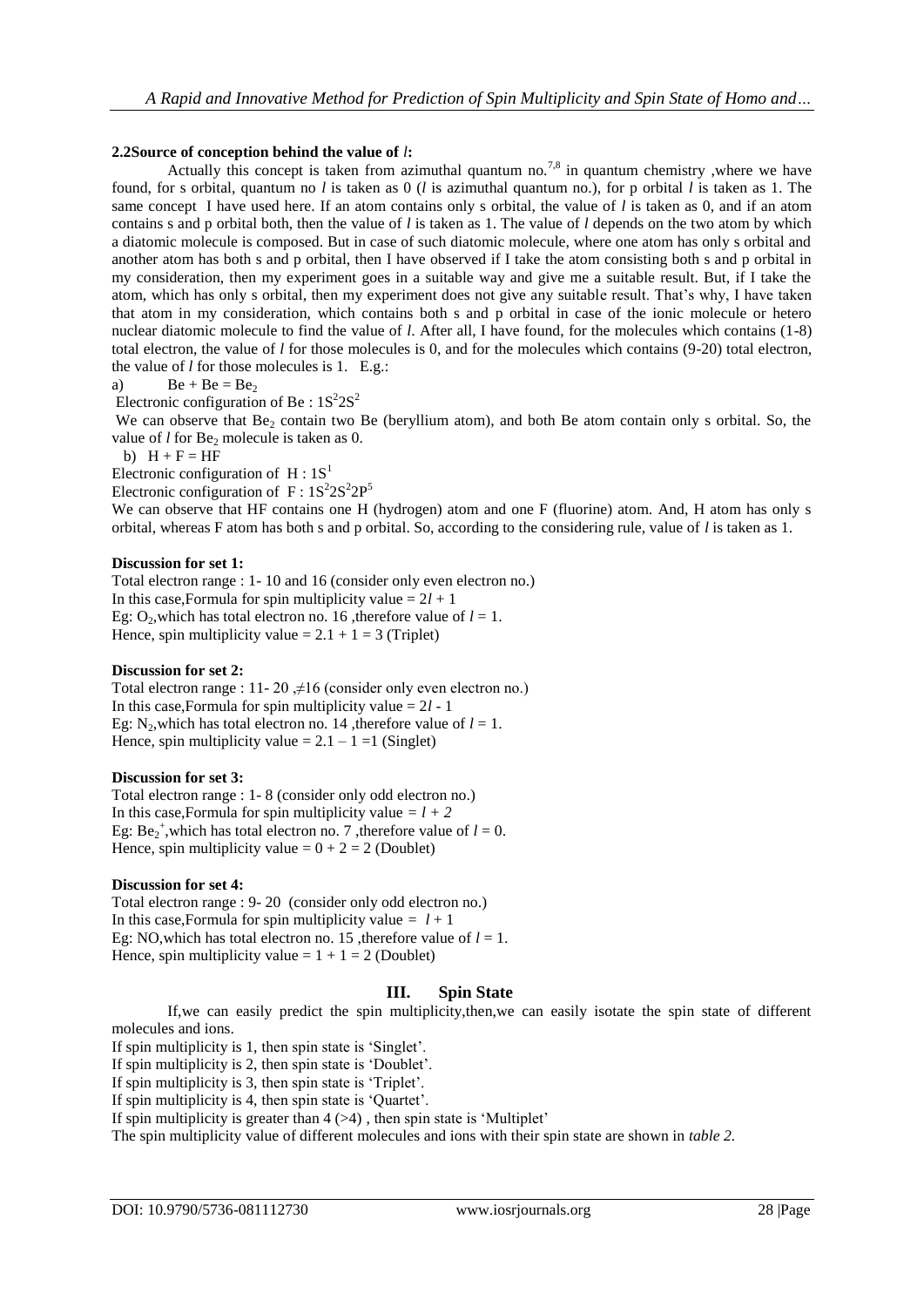| Table 2                              |                              |                          |                  |                                                                           |                                                           |            |  |
|--------------------------------------|------------------------------|--------------------------|------------------|---------------------------------------------------------------------------|-----------------------------------------------------------|------------|--|
| <b>Different</b><br><b>Molecules</b> | <b>Total Electron</b><br>No. | Unpaired<br>Electron No. | Value of 'l'     | Spin multiplicity<br>value using<br>conventional<br>formula<br>$(2S + 1)$ | <b>Spin</b><br>multiplicity<br>value using<br>new formula | Spin state |  |
| H <sub>2</sub>                       | $\sqrt{2}$                   | $\boldsymbol{0}$         | $\boldsymbol{0}$ | $2.0 + 1 = 1$                                                             | $2.0 + 1 = 1$                                             | Singlet    |  |
| He <sub>2</sub>                      | $\overline{4}$               | $\overline{0}$           | $\overline{0}$   | $2.0 + 1 = 1$                                                             | $2.0 + 1=1$                                               | Singlet    |  |
| Li <sub>2</sub>                      | 6                            | $\overline{0}$           | $\overline{0}$   | $2.0 + 1 = 1$                                                             | $2.0 + 1=1$                                               | Singlet    |  |
| Be <sub>2</sub>                      | $\overline{\bf 8}$           | $\boldsymbol{0}$         | $\boldsymbol{0}$ | $2.0 + 1 = 1$                                                             | $2.0 + 1 = 1$                                             | Singlet    |  |
| B <sub>2</sub>                       | 10                           | $\overline{c}$           | $\mathbf{1}$     | $2(\frac{1}{2} + \frac{1}{2}) + 1 = 3$                                    | $2.1 + 1=3$                                               | Triplet    |  |
| C <sub>2</sub>                       | 12                           | $\mathbf{0}$             | $\mathbf{1}$     | $2.0 + 1 = 1$                                                             | $2.1 - 1 = 1$                                             | Singlet    |  |
| $N_2$                                | 14                           | $\boldsymbol{0}$         | $\mathbf{1}$     | $2.0 + 1=1$                                                               | $2.1 - 1 = 1$                                             | Singlet    |  |
| O <sub>2</sub>                       | 16                           | $\overline{2}$           | $\overline{1}$   | $2(\frac{1}{2} + \frac{1}{2}) + 1 = 3$                                    | $2.1 + 1=3$                                               | Triplet    |  |
| F <sub>2</sub>                       | 18                           | $\boldsymbol{0}$         | $\mathbf{1}$     | $2.0 + 1 = 1$                                                             | $2.1 - 1 = 1$                                             | Singlet    |  |
| Ne <sub>2</sub>                      | 20                           | $\overline{0}$           | $\mathbf{1}$     | $2.0 + 1 = 1$                                                             | $2.1 - 1 = 1$                                             | Singlet    |  |
| $H_2^+$                              | $\mathbf{1}$                 | $\mathbf{1}$             | $\theta$         | $2(\frac{1}{2})+1=2$                                                      | $0 + 2=2$                                                 | Doublet    |  |
| $H_2^-$                              | 3                            | $\mathbf{1}$             | $\theta$         | ĩ<br>$2(\frac{1}{2})+1=2$                                                 | $0 + 2=2$                                                 | Doublet    |  |
| $He2+$                               | 3                            | $\mathbf{1}$             | $\overline{0}$   | $2(\frac{1}{2})+1=2$                                                      | $0 + 2=2$                                                 | Doublet    |  |
| $Li2+$                               | 5                            | $\mathbf{1}$             | $\overline{0}$   | 1<br>$2(\frac{1}{2})+1=2$                                                 | $0 + 2=2$                                                 | Doublet    |  |
| $Be2+$                               | $\overline{7}$               | $\mathbf{1}$             | $\boldsymbol{0}$ | $2(\frac{1}{2})+1=2$                                                      | $0 + 2=2$                                                 | Doublet    |  |
| $\rm{HF}$                            | 10                           | $\sqrt{2}$               | $\mathbf{1}$     | $2(\frac{1}{2})+1=2$                                                      | $2.1 + 1=3$                                               | Triplet    |  |
| $C_2^+$                              | 11                           | $\mathbf{1}$             | $\mathbf{1}$     | f<br>$2(\frac{1}{2})+1=2$                                                 | $1 + 1 = 2$                                               | Doublet    |  |
| $C_2^-$                              | 13                           | $\mathbf{1}$             | $\mathbf{1}$     | ĩ<br>$2(\frac{1}{2})+1=2$                                                 | $1 + 1 = 2$                                               | Doublet    |  |
| $N_2^+$                              | 13                           | $\mathbf{1}$             | $\overline{1}$   | ī<br>$2(\frac{1}{2})+1=2$                                                 | $1 + 1 = 2$                                               | Doublet    |  |
| $N_2$ <sup>-</sup>                   | 15                           | $\mathbf{1}$             | $\mathbf{1}$     | ï<br>$2(\frac{1}{2})+1=2$                                                 | $1 + 1 = 2$                                               | Doublet    |  |
| $O_2^{+2}$                           | 14                           | $\overline{0}$           | $\mathbf{1}$     | $2.0 + 1 = 1$                                                             | $2.1 - 1 = 1$                                             | Singlet    |  |
| $O_2^{-2}$                           | 18                           | $\overline{0}$           | $\mathbf{1}$     | $2.0 + 1 = 1$                                                             | $2.1 - 1 = 1$                                             | Singlet    |  |
| $O_2^-$                              | 17                           | $1\,$                    | $\mathbf{1}$     | $\frac{2(\frac{1}{2})+1=2}{1}$                                            | $1 + 1 = 2$                                               | Doublet    |  |
| $O2$ <sup>+</sup>                    | 15                           | $\mathbf{1}$             | $\mathbf{1}$     | $2(\frac{1}{2})+1=2$                                                      | $1 + 1 = 2$                                               | Doublet    |  |
| $NO+$                                | 14                           | $\boldsymbol{0}$         | $\mathbf{1}$     | $2.0 + 1=1$                                                               | $2.1 - 1 = 1$                                             | Singlet    |  |
| NO <sup>-</sup>                      | 16                           | $\overline{2}$           | $\overline{1}$   | $2 \cdot (\frac{1}{2} + \frac{1}{2}) + 1 = 3$                             | $2.1 + 1 = 3$                                             | Triplet    |  |
| <b>CN</b>                            | 13                           | $\mathbf{1}$             | $\mathbf{1}$     | $2(\frac{1}{2})+1=2$                                                      | $1 + 1 = 2$                                               | Doublet    |  |
| $CN^+$                               | 12                           | $\boldsymbol{0}$         | $\mathbf{1}$     | $2.0 + 1=1$                                                               | $2.1 - 1 = 1$                                             | Singlet    |  |
| CO <sup>2</sup>                      | 15                           | $\mathbf{1}$             | $\mathbf{1}$     | $2(\frac{1}{2})+1=2$                                                      | $1 + 1 = 2$                                               | Doublet    |  |

| anı |  |
|-----|--|
|     |  |

# **IV. Conclusion**

 After all, I approach a new innovative and rapid method for prediction of spin multiplicity value and their corresponding spin state.This method will be very much helpful for all students of chemistry. And by using this rapid method, one can easily predict the spin multiplicity value of different molecules and ions easily and also, students will be able to answer very rapidly in competitive examination of spin multiplicity related questions.

# **Acknowledgements**

The corresponding author Sri.Pritam Debnath, would be grateful to Dr.Subhajit Das, Department of chemistry, NIT Agartala for giving his valuable time in this regard and also grateful to Dr.Arijit Das, Department of chemistry, Ramthakur college, Agartala,Tripura(W) for his great inspiration for prediction of